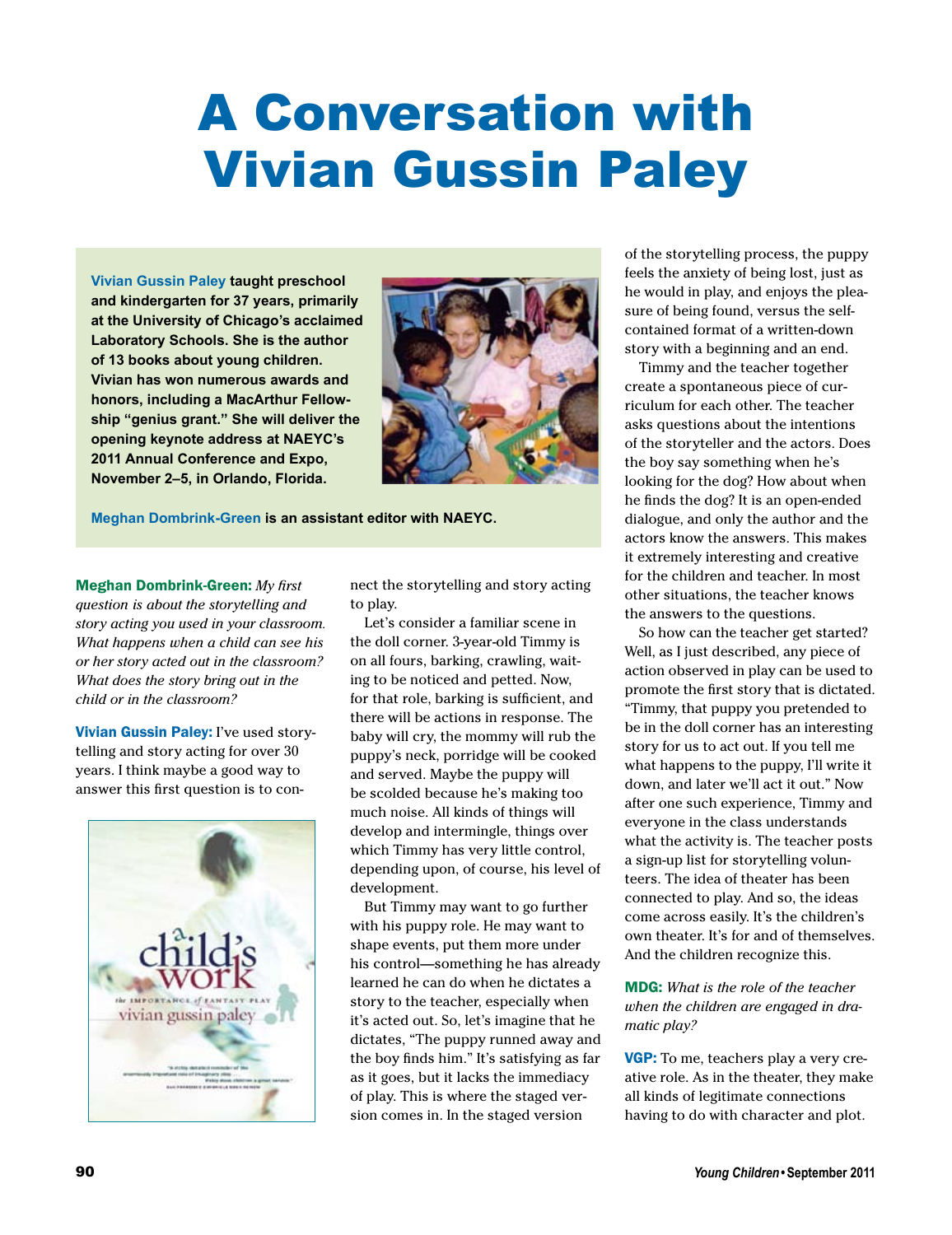Teachers observe from outside the drama and comment in the manner of a Greek chorus, sometimes repeating something a child or character has said. Their role is to try to make connections that help reveal the players' intentions, especially when it seems as if the players may have lost touch with what those connections are. After all, the players are much younger than the teacher. They're just learning to make these connections. The teacher has had many years experience in this and is there to give the children a head start.

What kind of connections? What kind of questions might be asked from the outside? "Is the baby worried because the superhero has come in?" The teacher may detect some anxiety there. "I wonder why the puppy's barking so much? Does she need to be petted?" Obviously, the puppy may have been barking too much for the teacher. "How can we make room in the spaceship for another ninja, because James is also a ninja now?

vian Gussin Paley

He's not sure how to join you, and he's trying not to knock anything over."

Sometimes a problem that's obvious to the children can be handled in another way. The teacher can say, "You know, here's something that needs a longer discussion. Let's put it on our list of discussions we need to have." Or getting back to the storytelling: "This is an interesting problem,

interesting story. Maybe someone would like to help me write it down so we can act it out? Put your name on the story list, and perhaps you can think of something in the story." With experience a teacher learns how to use this basic format, to tease out ideas and help the drama go better. Because that's the common goal. Not to see how smart someone is, not to see how quickly someone can respond, but the play's the thing. The children understand and want to help improve the play once they realize that it is all a matter of how their story is constructed.

MDG: *Why is it important to observe children at play when trying to understand how children communicate and what they need?*

**VGP:** Above all, I think, the continued observation of children at play demonstrates the importance of make-believe as the thinking tool children use. The reality is that most social, linguistic,

## **Two** remarkable tools. **One** elegant system. The end **Two** remarkable tools. One elegant system. Sonting



platform for Work Sampling Online™ and Ounce Online™ is now available. .<br>Reporting is seamless and no retraining is required for current customers. For the same reasonable subscription price, this robust observational system includes these new features: this robust observation price, the system of the system of the system of the system of the system of the system of the system of the system of the system of the system of the system of the syst Our customers spoke—and we've responded! The greatly enhanced, single

- for multiple children, saving valuable time • The ability to assign and classify a single observation
	- Increased storage capacity for portfolio items (digital photos, sound files, video clips)
		- The ability to classify portfolio items the way you classify observations you classify observations

Call 800 847-0914 for a fice 30 day trial or to renew your subscription! Call 800 847-0914 for a free 30 day trial or to renew your subscription!

800.627.7271 | **@PsychCorp** | PsychCorp.com

ALWAYS LEARNING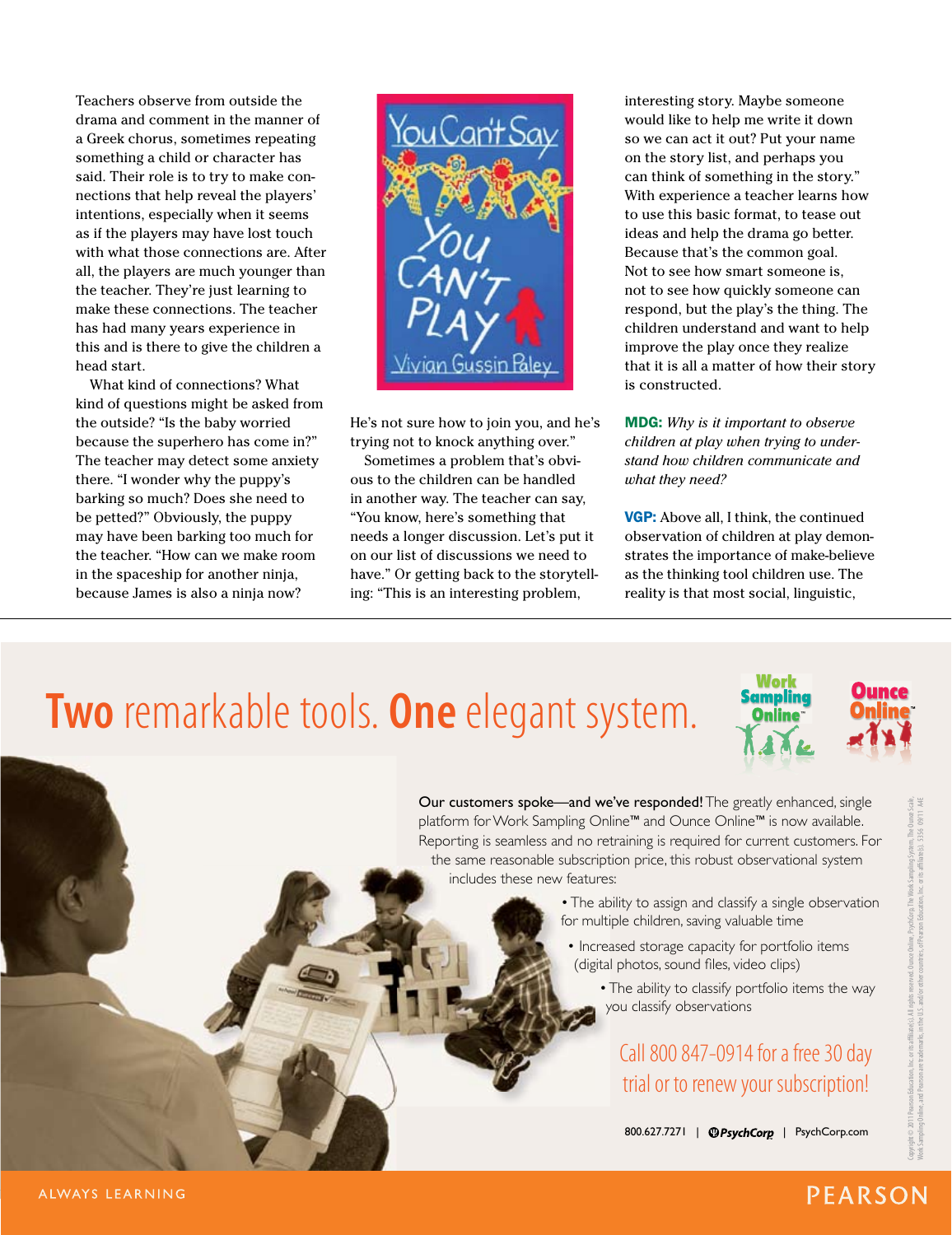

logical interactions are usually better explained and understood in terms of these imaginary themes. Vygotsky pointed it out brilliantly. Famously he told this story: Two little sisters are walking together, and suddenly one says, "Pretend we are sisters, and pretend we're taking a walk." They are sisters, they are taking a walk. But what the older child has intuitively realized is that to view a larger perspective of the narrative, to be able to expand the story, they need to pretend they are the characters acting the roles.

Teachers also begin to use storytelling as a teaching and learning device. Once I understood this, many situations in preschool and kindergarten classrooms became clear. "Pretend we're lining up like penguins tiptoeing on ice." "Pretend we're like giraffes with long, straight necks." "Like baby ducks following their mother. Pretend." Let's say before a math activity, "Pretend we're so tiny we don't even know how to count on our fingers yet. And then we learn how."

In my most recent book [*The Boy on the Beach*], I write about a classroom in which children have a very messy reenactment of Hurricane Katrina. As she sees the huge mess, the teacher says, "Pretend we're cleaning up after the hurricane. Pretend we're the National Guard, and we're putting everything away where it was. I'm putting on my big rubber boots. You

put them on too." Suddenly there is a focused community. The children have been treated as actors, not outlaws. Children's play helps them focus on common problems in the format they know best: story.

And on different days, there are different ways of focusing and endless conversation, including between the teacher and her associates. With my assistants and student teachers, after every school day, our first question might be "How did we achieve intimacy today? What role did the teacher play?" And each one offered his or her own notion.

MDG: *In* The Boy on the Beach *you talked about good play and bad play. How do you distinguish between the two?*

VGP: I think in the common parlance, teachers and parents all know what we mean by *good play* and *bad play.*  Good play has few sharp corners and everyone seems to play and work well together. Bad play is the opposite. A disagreement. Fights. And a big mess.

Well into my teaching career, I learned that good and bad play are usually a matter of having a script that works or one that needs to be rewritten. Once you begin to depend on storytelling and story acting, you start looking at your classroom as theater. The children are constantly imagining characters and plots and, when they have a chance, with each other, acting out little stories. You can look at the children and yourself as actors. "Well, this hasn't worked. We'd better think of a better way to pretend this story." What seems to be a chaotic scene, one we might call *bad play*, is simply a scene that lacks closure for one or more characters.

The teacher's role is to help the children make up a new scene. The children become used to the teacher—or even other children—saying, "This isn't working. We need to tell the story of what we're doing with each other. What characters are we playing? And what needs to be played in a different

way so that the play does not have to stop."

Let's say the teacher feels that the action in the doll corner is becoming chaotic, over-excited, and she wants to help. She becomes accustomed to saying, "Who are you pretending to be?"

The child says, "I'm a bad dinosaur." The teacher replies, "Ah, okay. I thought as much. What can a bad dinosaur do in this story that is allowed in our classroom?"

Given the story the children are acting out, they need a bad dinosaur. But there are certain rules in a classroom. This of course is very helpful in expanding vocabulary, imagery, social awareness, and the valuable idea that we can choose different outcomes for most of our actions. It is a worthy approach whereby we study and achieve literary and social control.

MDG: *You came up with the term "creative kindness." How do you see children acting that out, and can you talk a bit about that term?*

VGP: Since *The Boy on the Beach* came out, where I use this term, many people have asked me, "What's the difference between ordinary kindness and creative kindness?" And each time I give a different answer, since for me the subject is evolving.

The teacher or the child who suggests a role for the child who's been left out is practicing what I think of as creative kindness. The effort to respect, include, and admire a child takes into account the particular nature of a child's desires and selfimage. Let's say the teacher says, "Peter really loves being the big monster, doesn't he? I wonder if anyone has a place in their story for a big monster. And maybe Peter would like to know how you want the big monster to act so he doesn't frighten the baby." You can see all the creativity that goes into this kind of thinking.

It's much easier to practice creative kindness in a classroom that allows for play and storytelling and story acting because you can insert new